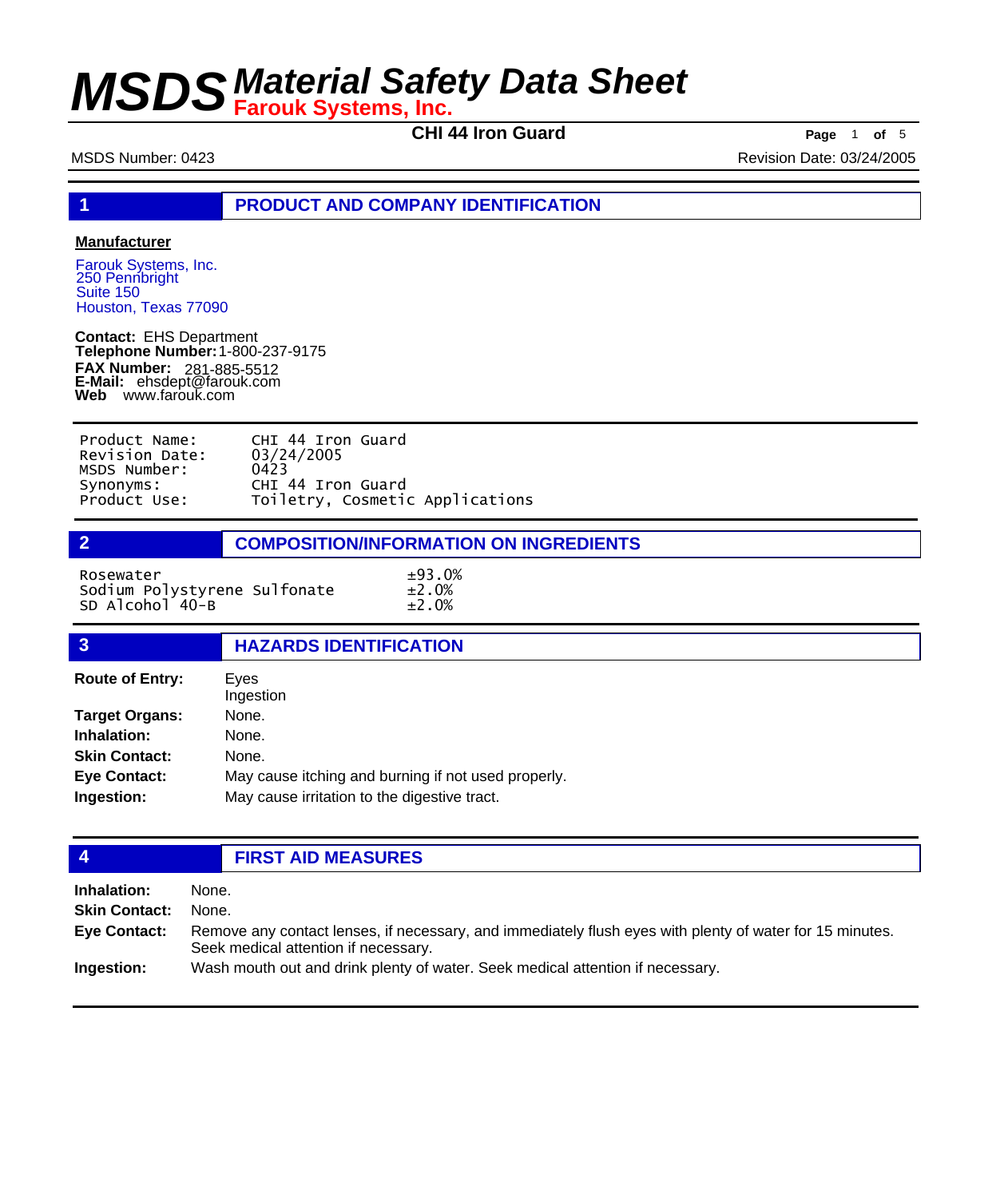**CHI 44 Iron Guard Page** <sup>2</sup> **of** <sup>5</sup>

MSDS Number: 0423 **Revision Date: 03/24/2005** Revision Date: 03/24/2005

**5 FIRE FIGHTING MEASURES**

FLASHPOINT AND METHOD: Not applicable. FLAMMABLE LIQUIDS: Not available. AUTO IGNITION TEMP: None. FLAMMABLE CLASS: None. BURNING RATE OF SOLID: Not available GENERAL HAZARDS: Evacuate personnel downwind of fire to avoid inhalation of fumes and smoke. EXTINGUISHING METHODS: Chemical type foam, CO2(Carbon Dioxide), Dry Chemical, Water Fog HAZARDOUS COMBUSTION PRODUCTS: None.

FIRE FIGHTING PROCEDURES: This product is not flammable.However, hazardous decomposition and combustion products may be formed in a fire situation. Cool exposed containers with water spray to prevent overheating.

FIRE FIGHTING EQUIPMENT: Respiratory and eye protection are required for fire fighting personnel. Full protective equipment (Bunker Gear) and self contained breathing apparatus (SCBA) should be used for all indoor fires and significant outdoor fires. For small outdoor fires, which may be easily extinguished with a portable fire extinguisher, use of a SCBA may not be needed.

## **6 ACCIDENTAL RELEASE MEASURES**

SMALL SPILL: When a spill occurs, use absorbent material on the substance. Dispose of the material according to all local, state and federal regulations. Always use an absorbent material when cleaning up a spill.

ENVIRONMENTAL PRECAUTIONS: Avoid run-off or release into sewers, stormdrains and waterways.

GENERAL PRECAUTIONS: Remove containers away from flammable materials.

## *HANDLING AND STORAGE*

Use appropriate personal protective equipment as specified in Section 8. Handle in a manner consistent with good household/personal techniques and practices. **Handling Precautions:** Keep containers/bottles securely sealed when not in use. Store in cool/dry conditions that do **Storage Requirements:**

not exceed room temperature. Try to store product in temperatures between 40°F to 90° F.

## **8 EXPOSURE CONTROLS/PERSONAL PROTECTION**

These recommendations provide general guideance for handling this product safely. Because specific use conditions may vary, safety procedures should be developed for each specific application of this product. When developing procedures, always consider potential waste, disposal and personal safety issues. **Engineering Controls:** EYES AND FACE: For reasonable foreseeable uses of this product, eye and face protection is not required. SKIN: For reasonable foreseeable uses of this product, skin protection is not required. RESPIRATORY: For reasonable foreseeable uses of this product, respiratory protection is not required. **Protective Equipment:** EXPOSURE GUIDELINES: Overexposure is unlikely. Since all parameters cannot be foreseen, the

use of engineering controls to reduce exposure may be necessary.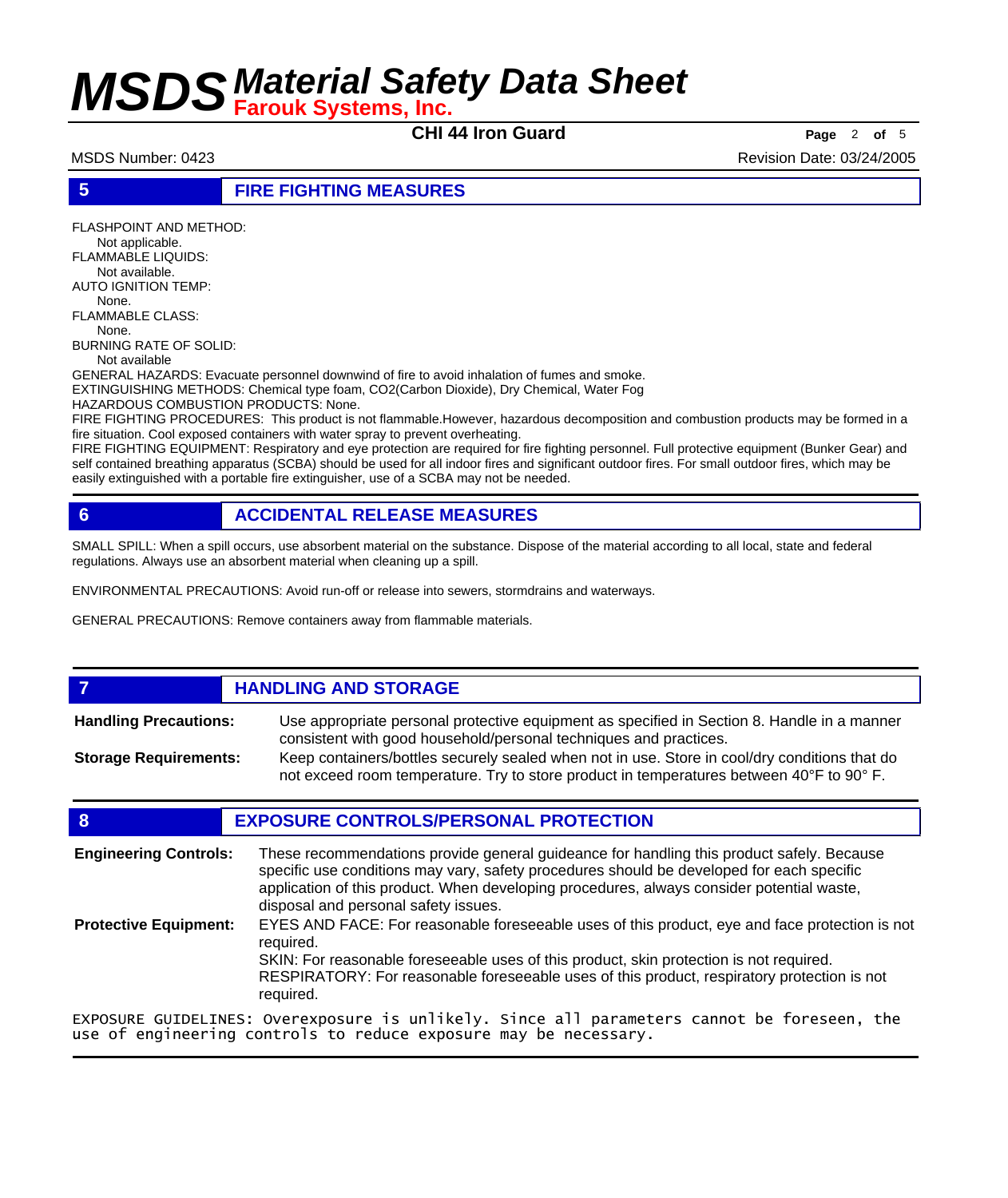**CHI 44 Iron Guard Page** <sup>3</sup> **of** <sup>5</sup>

MSDS Number: 0423 **Revision Date: 03/24/2005** Revision Date: 03/24/2005

### **9 PHYSICAL AND CHEMICAL PROPERTIES**

**Appearance:** Colorless, almost clear liquid **Physical State:** Liquid **Odor:** Pleasant fruity fragrance **pH:** 4.5-5.0 **Vapor Pressure:** N/A **Vapor Density:** N/A

## **Boiling Point:** 213° F **Freezing/Melting Pt.:** N/A **Solubility:** Soluble in water. **Spec Grav./Density:** 1.020

| 10                                                   | <b>STABILITY AND REACTIVITY</b> |                                     |
|------------------------------------------------------|---------------------------------|-------------------------------------|
| Stability:                                           |                                 | YES.                                |
| <b>Conditions to avoid:</b>                          |                                 | Extreme temperatures.               |
| Materials to avoid (incompatability):                |                                 | Keep away from oxidizing materials. |
| <b>Hazardous Decomposition products:</b> None known. |                                 |                                     |
| <b>Hazardous Polymerization:</b>                     |                                 | Will Not Occur.                     |

## **11 TOXICOLOGICAL INFORMATION**

ACUTE: DERMAL LD50: Not available. ORAL LD50: Not available. INHALATION LC50: Not available. EYE EFFECTS: This product may cause irritation to eyes if not used under normal conditions. TARGET ORGANS: NONE. SENSITIZATIONS: Not available. CARCINOGENICITY: IARC: Listed by IARC - No. NTP: Listed by NTP - No. OSHA: Listed by OSHA - No.

MUTAGENICITY: Not available. REPRODUCTIVE EFFECTS: None. TERATOGENIC EFFECTS: Not available.

## **12 ECOLOGICAL INFORMATION**

ENVIRONMENTAL DATA: Not available. ECOTOXICOLOGICAL INFO: Not available. DISTRIBUTION: Not available. CHEMICAL FATE INFO: Not available.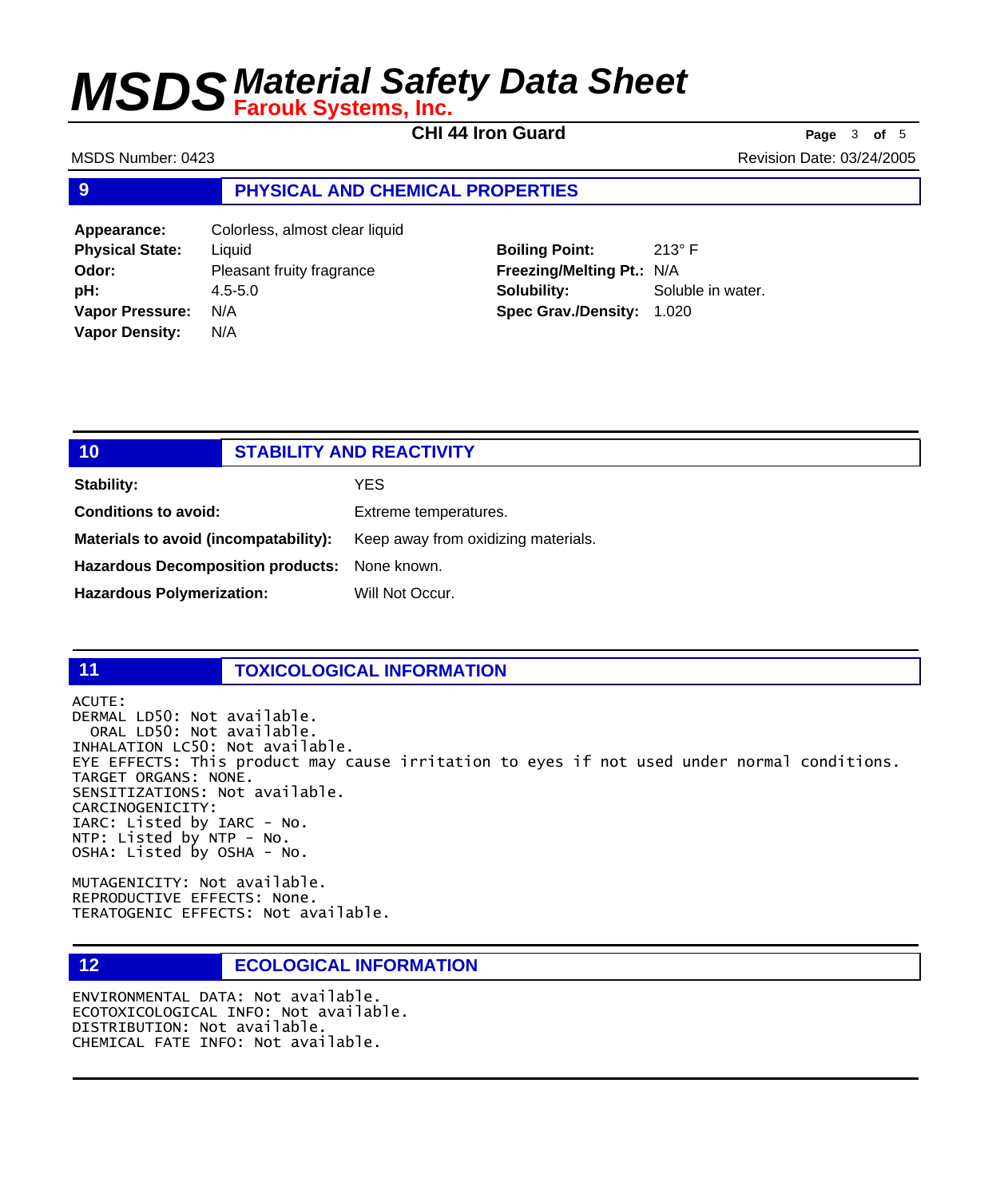**CHI 44 Iron Guard Page** <sup>4</sup> **of** <sup>5</sup>

MSDS Number: 0423 **Revision Date: 03/24/2005** Revision Date: 03/24/2005

### **13 DISPOSAL CONSIDERATIONS**

US EPA Waste Number and Descriptions:

DISPOSAL METHOD: Controlled release of diluted product into a biological wastewater treatment plant. COMPONENT WASTE NUMBER: No EPA Waste Numbers are applicable for this product's components. DISPOSAL INSTRUCTIONS: Dispose of waste material according to local, state and federal rules and regulations.

**14 TRANSPORT INFORMATION**

This product is not regulated as a hazardous material by the United States (DOT) or Canadian (TDG) transportation regulations.

DOT CLASSIFICATION: Shipping Name: CHI 44 Iron Guard. Class: None. Non-regulated, non-hazardous

IMDG CLASSIFICATION: Shipping Name: CHI 44 Iron Guard. Class: None. Non-regulated, non-hazardous

IATA CLASSIFICATION: Shipping Name: CHI 44 Iron Guard. Class: None. Non-regulated, non-hazardous

1-800-424-9300 1-703-527-3887 CHEMTREC

Outside the United States

**15 REGULATORY INFORMATION**

UNITED STATES: SARA TITLE III (Superfund Amendments and Reauthorization Act) 311/312 HAZARD CATEGORIES Fire: No. Pressure Generating: No. Reactivity: No. Acute: No. 313 REPORTABLE INGREDIENTS: Not applicable. TITLE III NOTES: None. CERCLA(Comprehensive Response, Compensation, and Liability Act) CERCLA RQ: None. TSCA(Toxic Substance Release Act) TSCA REGULATORY: All ingredients are listed in the TSCA Inventory. CANADA: WHMIS(WORKER HAZARDOUS MATERIAL INFORMATION SYSTEM)

This product is WHMIS controlled. CANADIAN INGREDIENT DISCLOSURE LIST: Propylene Glycol. CANADIAN ENVIRONMENTAL PROTECTION ACT: All intentional ingredients are listed on the DSL(Domestic Substance List).

EUROPEAN COMMUNITY: EU REGULATORY: All intentional ingredients are listed on the European's EINECS Inventory. STATE REGULATIONS: Not available. LOCAL REGULATIONS: Not available.